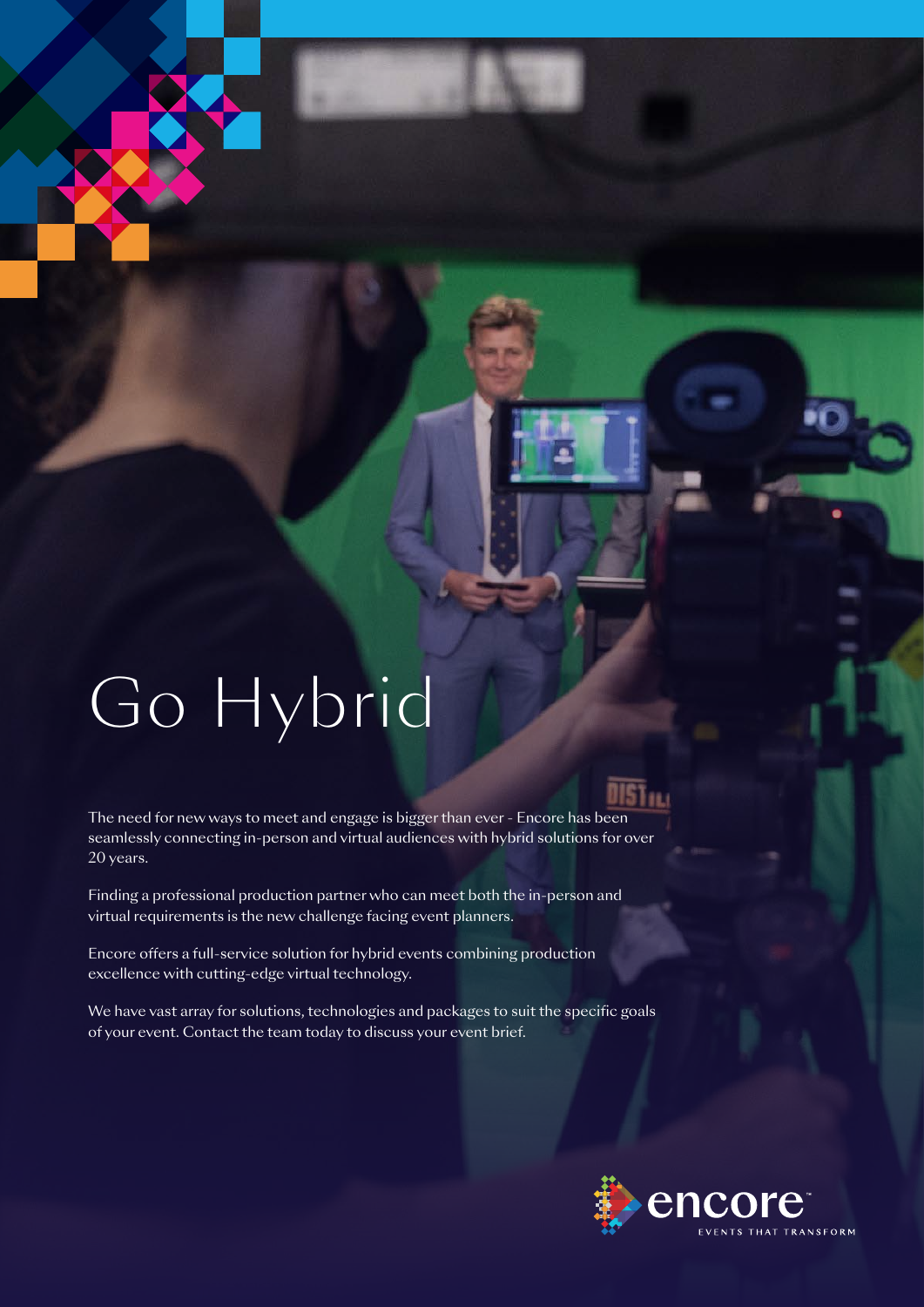## Host a broadcast quality virtual event direct from our studio



#### Encore Studio

Our turn-key virtual event studio solution offers state-of-the-art technology and facilities for a wide variety of online events and delivers professional footage in a styled environment for any purpose.

Deliver your event with confidence knowing our team of expert technicians are on-site to deliver a seamless experience. Our team will support you with all aspects of virtual event production from planning to rehearsal, presenter direction and virtual stage management to execution and post production.

The Encore Studio is a versatile space for you to deliver your message virtually for a range of events and purposes. Examples of applications include:

- > Live streaming of events from gala dinners to AGMs
- > Recording events and presentations
- > Internal video messages and company announcements
- > Interactive webinars and ongoing virtual event series

#### Immersive XR Stage

With virtual and hybrid events becoming an everyday reality, event planners need a sophisticated solution to deliver engaging virtual presentations. That's why we've introduced Immersive XR Stage. Using the latest extended reality technologies, Immersive XR Stage enables you to create dynamic, live productions integrating live presenters and multimedia in a 3D virtual environment.

Our Immersive XR Stage is the perfect platform for delivering a highly engaging and interactive presentation for all kinds of events - large or small. Using Encore's production studios and supported by our team of experienced technicians, we can help you deliver your event virtually with amazing 3D effects.

Deliver your most engaging presentation yet with our virtual stage for virtual and hybrid events